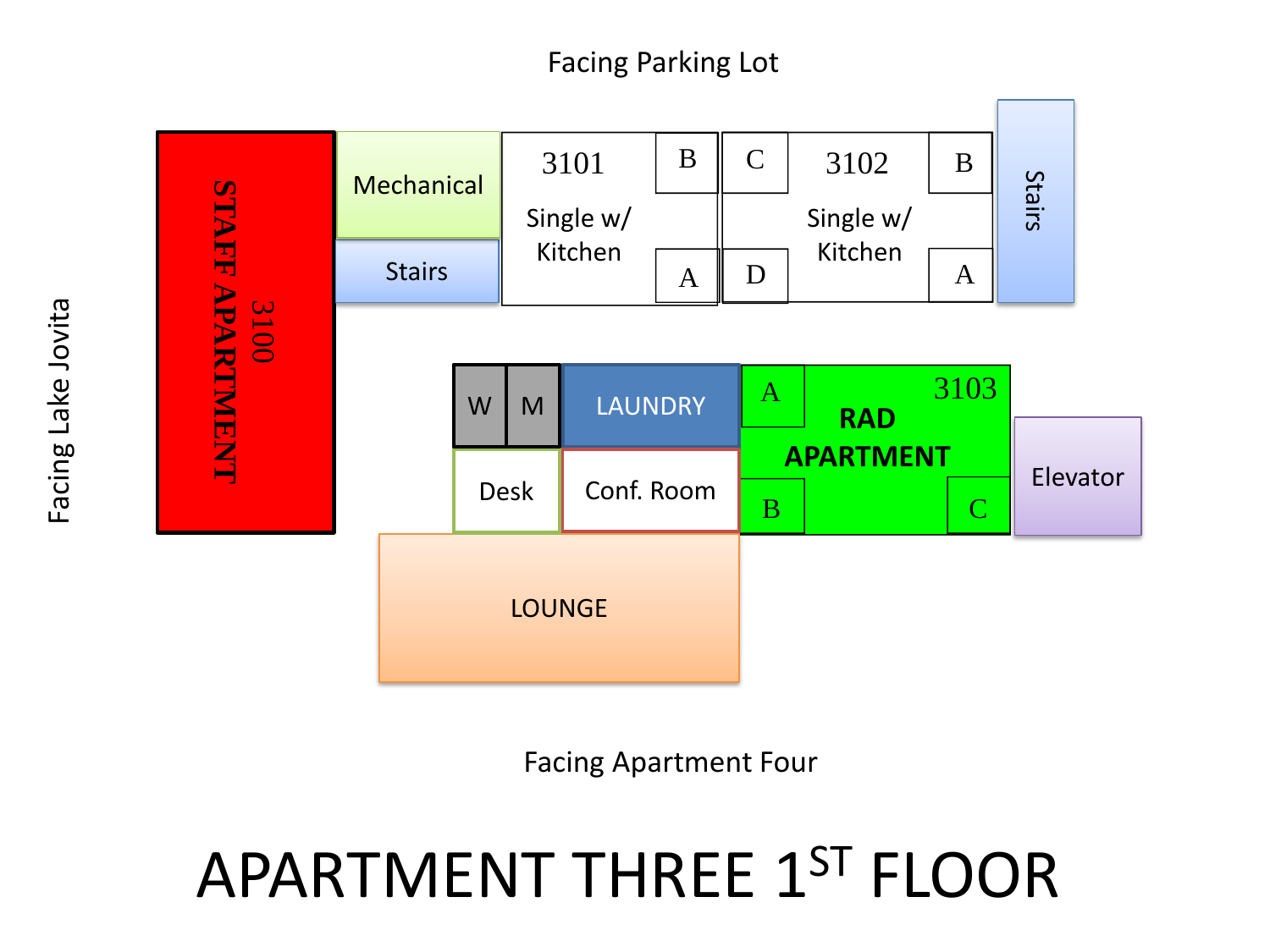

Facing Apartment Four

### APARTMENT THREE 2ND FLOOR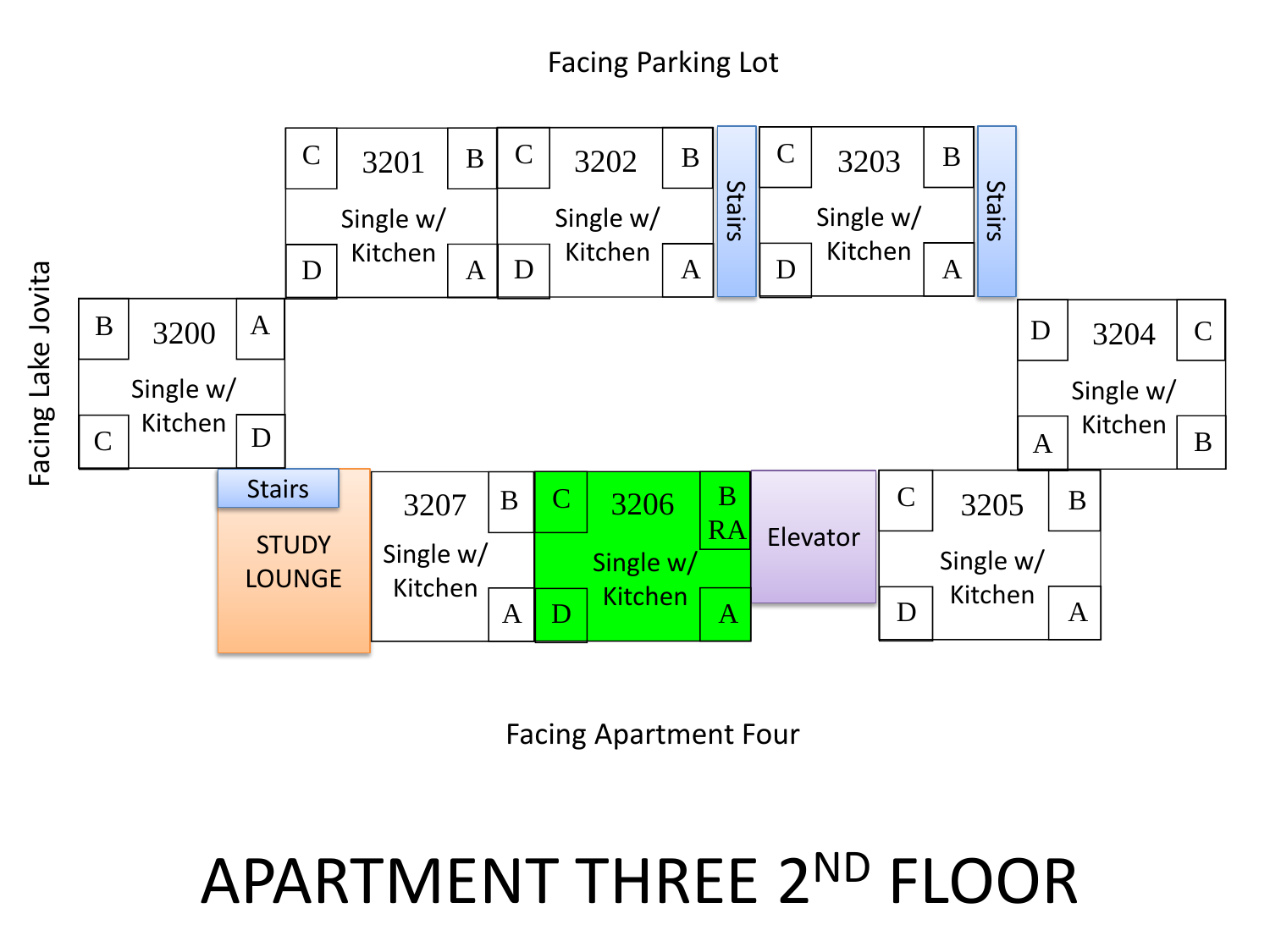

Facing Apartment Four

### APARTMENT THREE 3rd FLOOR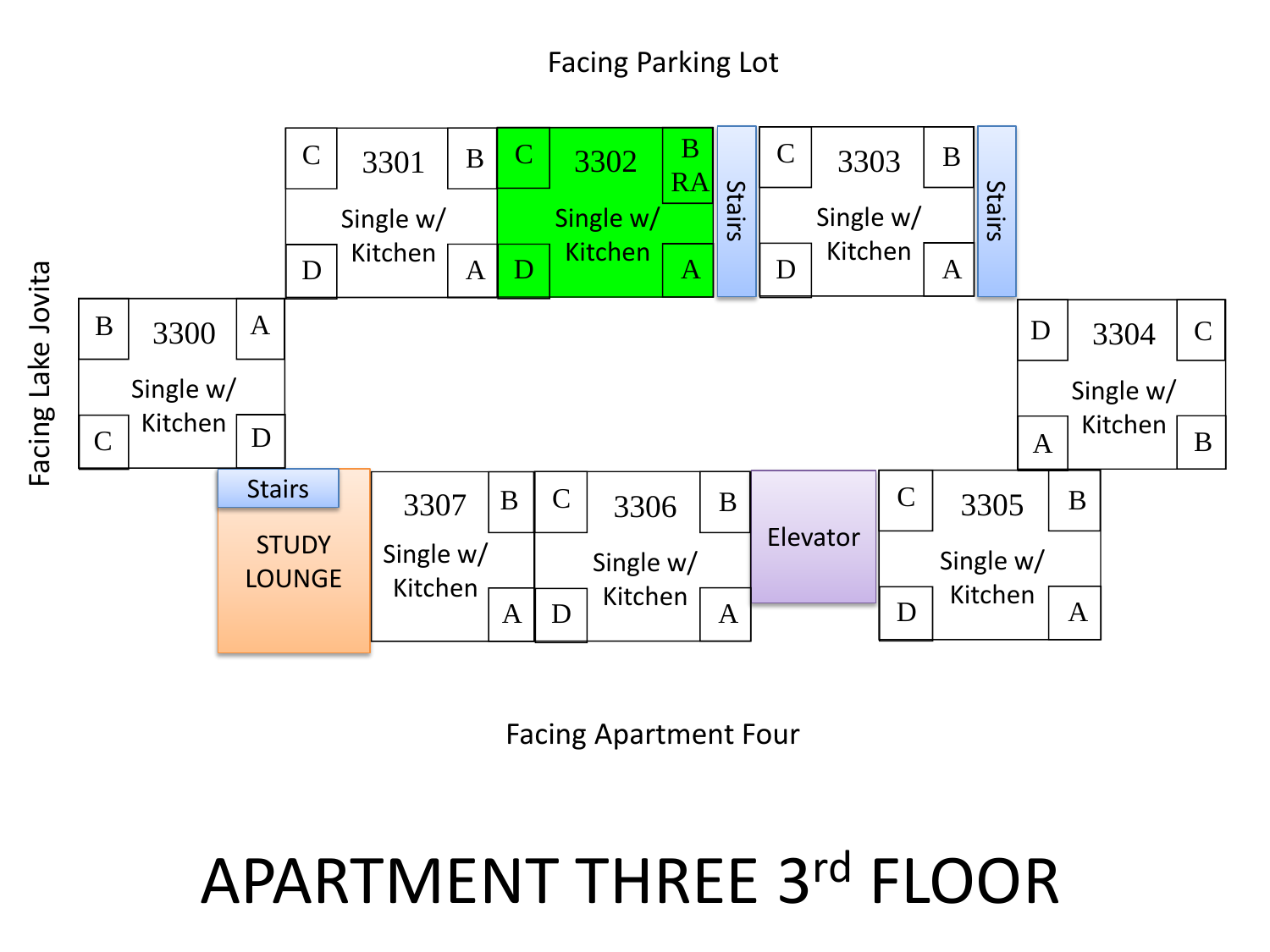

Facing Apartment Four

### APARTMENT THREE 4th FLOOR